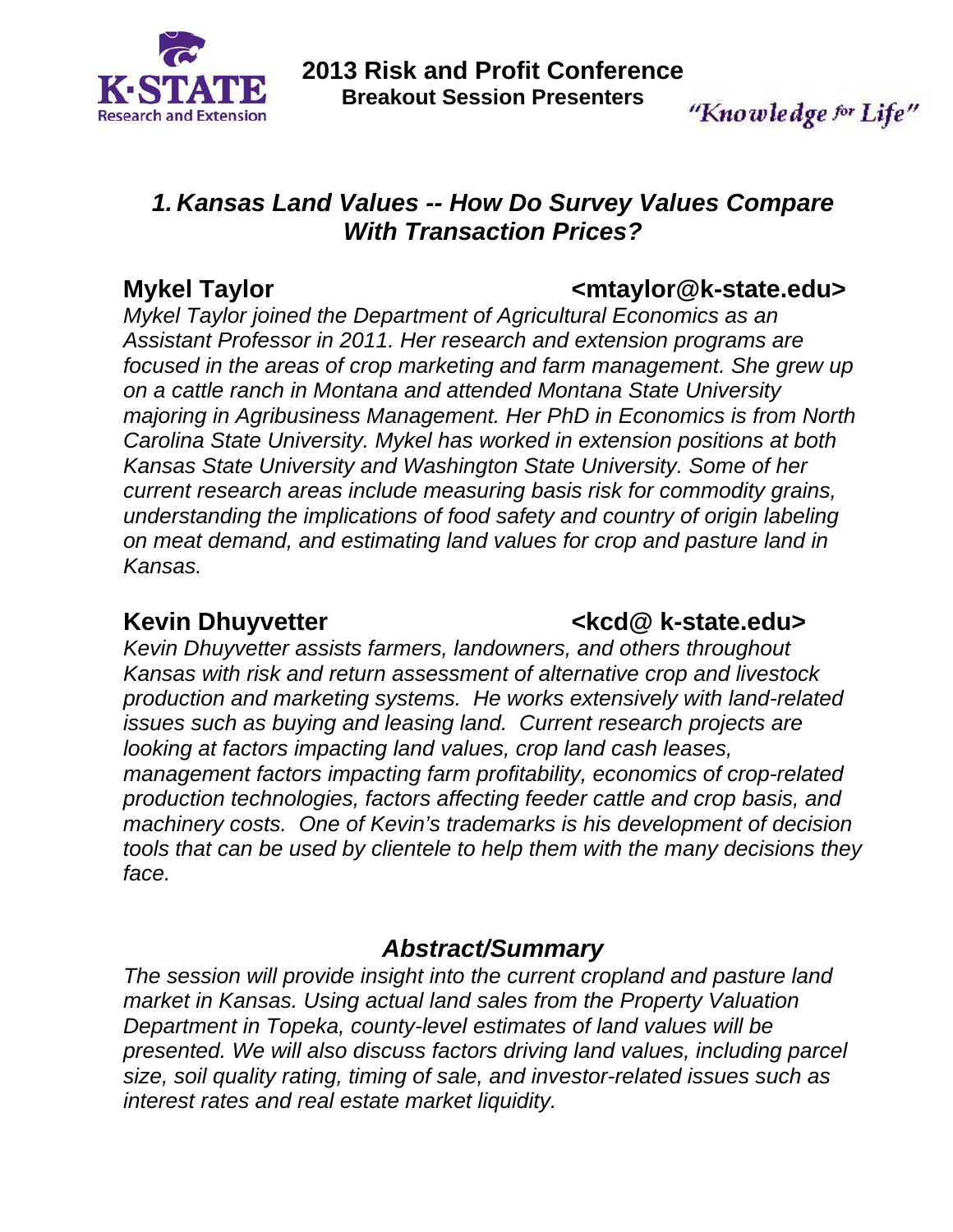

### **K-STATE**

# Cash Returns to Pasture



### **K-STATE**

## Changing Land Values

- But land appreciates…
	- Even if annual cash return is near 0%, you still have an asset that appreciates over time

|                    | Price Change (2011-2012)  |         |  |
|--------------------|---------------------------|---------|--|
| Source             | Non-Irrigated<br>Cropland | Pasture |  |
| KC Fed             | 29 2%                     | 26.0%   |  |
| <b>KS Ag Stats</b> | 25.9%                     | 17.3%   |  |
| K-State            | 25.0%                     | 14.8%   |  |
| Average:           | 26.7%                     | 19.4%   |  |

Kanaghaly<br>- 1-1 de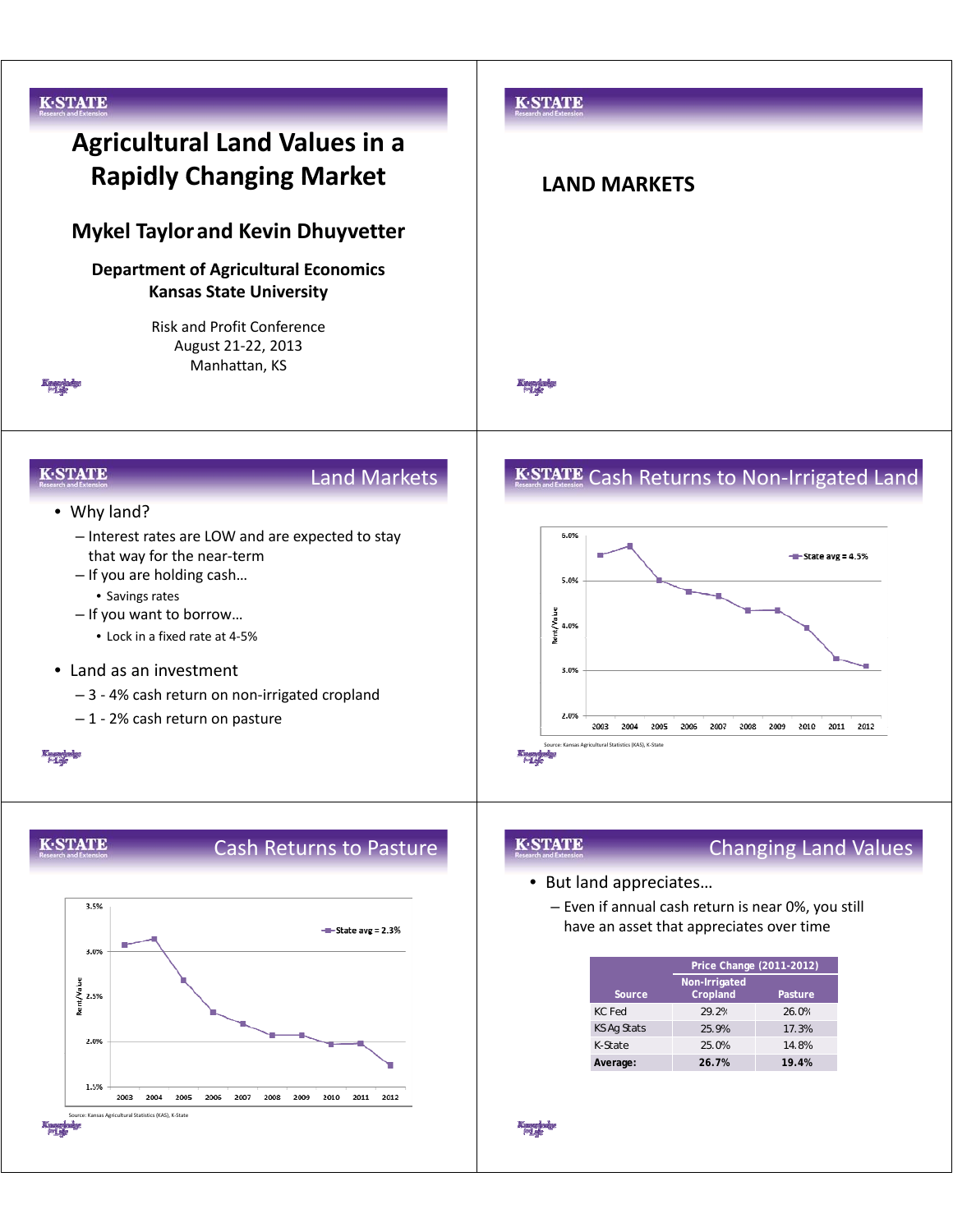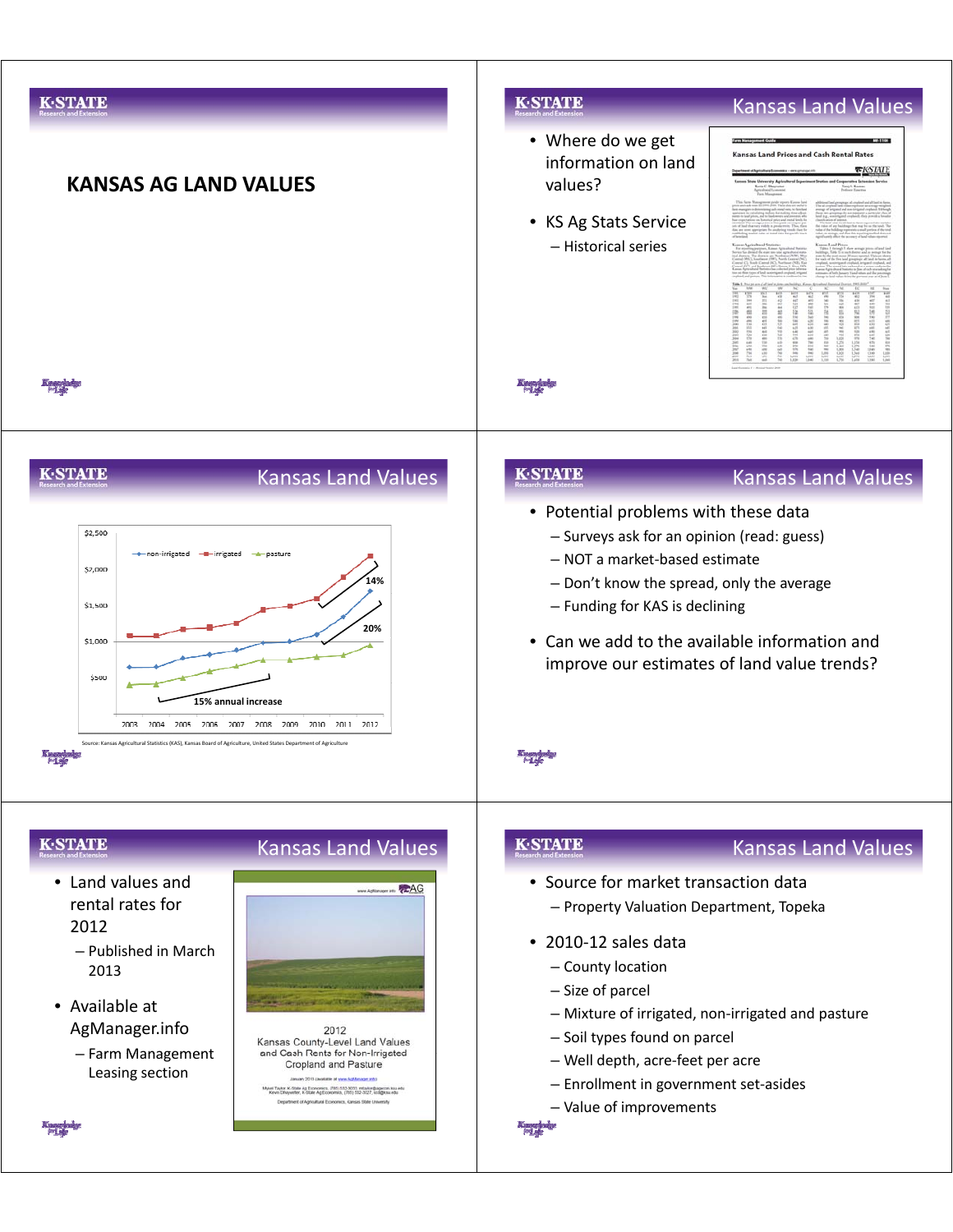| KASTATE<br><b>PVD Sales Data</b>                                                                                                                                                                                                                                                                                                                                                                                                                                                                                                                                                                                                                                                                                                                                                                                                                                                                                                                                                                                                                                                                                                                                                                                                                                                                                                                                                                                                                                                                                                                                                                                                                                                                                                                                                                                                                                                         | PVD Sale Data 2010-12                                                                                                                                                                                                                                                                                                                                                                                                                                                                                                                                                                                                                                                                                                                                                                                                                                                                                                                                                                                                                                                                                                                                                                                                                                                                                                                                                                                                                                                                                                                                                                                                                                                                                                                                              |
|------------------------------------------------------------------------------------------------------------------------------------------------------------------------------------------------------------------------------------------------------------------------------------------------------------------------------------------------------------------------------------------------------------------------------------------------------------------------------------------------------------------------------------------------------------------------------------------------------------------------------------------------------------------------------------------------------------------------------------------------------------------------------------------------------------------------------------------------------------------------------------------------------------------------------------------------------------------------------------------------------------------------------------------------------------------------------------------------------------------------------------------------------------------------------------------------------------------------------------------------------------------------------------------------------------------------------------------------------------------------------------------------------------------------------------------------------------------------------------------------------------------------------------------------------------------------------------------------------------------------------------------------------------------------------------------------------------------------------------------------------------------------------------------------------------------------------------------------------------------------------------------|--------------------------------------------------------------------------------------------------------------------------------------------------------------------------------------------------------------------------------------------------------------------------------------------------------------------------------------------------------------------------------------------------------------------------------------------------------------------------------------------------------------------------------------------------------------------------------------------------------------------------------------------------------------------------------------------------------------------------------------------------------------------------------------------------------------------------------------------------------------------------------------------------------------------------------------------------------------------------------------------------------------------------------------------------------------------------------------------------------------------------------------------------------------------------------------------------------------------------------------------------------------------------------------------------------------------------------------------------------------------------------------------------------------------------------------------------------------------------------------------------------------------------------------------------------------------------------------------------------------------------------------------------------------------------------------------------------------------------------------------------------------------|
| • Data were 'cleaned' to remove outliers<br>- Removed parcels under 40 acres<br>- Bare land sales only (no houses)<br>- Arm's length sales only                                                                                                                                                                                                                                                                                                                                                                                                                                                                                                                                                                                                                                                                                                                                                                                                                                                                                                                                                                                                                                                                                                                                                                                                                                                                                                                                                                                                                                                                                                                                                                                                                                                                                                                                          | Average<br><b>Parcel Size</b><br>229                                                                                                                                                                                                                                                                                                                                                                                                                                                                                                                                                                                                                                                                                                                                                                                                                                                                                                                                                                                                                                                                                                                                                                                                                                                                                                                                                                                                                                                                                                                                                                                                                                                                                                                               |
| • Other aspects of data                                                                                                                                                                                                                                                                                                                                                                                                                                                                                                                                                                                                                                                                                                                                                                                                                                                                                                                                                                                                                                                                                                                                                                                                                                                                                                                                                                                                                                                                                                                                                                                                                                                                                                                                                                                                                                                                  | <b>CRP Acres</b><br>1.8%<br>56<br>Sales Per County                                                                                                                                                                                                                                                                                                                                                                                                                                                                                                                                                                                                                                                                                                                                                                                                                                                                                                                                                                                                                                                                                                                                                                                                                                                                                                                                                                                                                                                                                                                                                                                                                                                                                                                 |
| - Wyandotte and Johnson counties not in dataset                                                                                                                                                                                                                                                                                                                                                                                                                                                                                                                                                                                                                                                                                                                                                                                                                                                                                                                                                                                                                                                                                                                                                                                                                                                                                                                                                                                                                                                                                                                                                                                                                                                                                                                                                                                                                                          | <b>Total Sales Transactions:</b><br>5,782                                                                                                                                                                                                                                                                                                                                                                                                                                                                                                                                                                                                                                                                                                                                                                                                                                                                                                                                                                                                                                                                                                                                                                                                                                                                                                                                                                                                                                                                                                                                                                                                                                                                                                                          |
| - Soil type data used to create a productivity                                                                                                                                                                                                                                                                                                                                                                                                                                                                                                                                                                                                                                                                                                                                                                                                                                                                                                                                                                                                                                                                                                                                                                                                                                                                                                                                                                                                                                                                                                                                                                                                                                                                                                                                                                                                                                           | 2012<br>39.8%                                                                                                                                                                                                                                                                                                                                                                                                                                                                                                                                                                                                                                                                                                                                                                                                                                                                                                                                                                                                                                                                                                                                                                                                                                                                                                                                                                                                                                                                                                                                                                                                                                                                                                                                                      |
| measure (AUM capacity)                                                                                                                                                                                                                                                                                                                                                                                                                                                                                                                                                                                                                                                                                                                                                                                                                                                                                                                                                                                                                                                                                                                                                                                                                                                                                                                                                                                                                                                                                                                                                                                                                                                                                                                                                                                                                                                                   | 2011<br>30.9%<br>2010<br>29.3%                                                                                                                                                                                                                                                                                                                                                                                                                                                                                                                                                                                                                                                                                                                                                                                                                                                                                                                                                                                                                                                                                                                                                                                                                                                                                                                                                                                                                                                                                                                                                                                                                                                                                                                                     |
|                                                                                                                                                                                                                                                                                                                                                                                                                                                                                                                                                                                                                                                                                                                                                                                                                                                                                                                                                                                                                                                                                                                                                                                                                                                                                                                                                                                                                                                                                                                                                                                                                                                                                                                                                                                                                                                                                          |                                                                                                                                                                                                                                                                                                                                                                                                                                                                                                                                                                                                                                                                                                                                                                                                                                                                                                                                                                                                                                                                                                                                                                                                                                                                                                                                                                                                                                                                                                                                                                                                                                                                                                                                                                    |
| <b>GSTATE</b><br>PVD Sale Data 2010-12                                                                                                                                                                                                                                                                                                                                                                                                                                                                                                                                                                                                                                                                                                                                                                                                                                                                                                                                                                                                                                                                                                                                                                                                                                                                                                                                                                                                                                                                                                                                                                                                                                                                                                                                                                                                                                                   | <b>K-STATE</b><br><b>Results of the Land Model</b>                                                                                                                                                                                                                                                                                                                                                                                                                                                                                                                                                                                                                                                                                                                                                                                                                                                                                                                                                                                                                                                                                                                                                                                                                                                                                                                                                                                                                                                                                                                                                                                                                                                                                                                 |
| Price per Acre<br>% of All<br>Average<br><b>Transactions</b><br>Non-Irrigated<br>\$1,734<br>55.4%<br>\$2,465<br>5.8%<br>Irrigated<br><b>Native Grass Pasture</b><br>\$1,325<br>33.5%<br>Tame Grass Pasture<br>\$1,765<br>5.1%<br>All Cropland and Pasture<br>\$1,638<br>100%                                                                                                                                                                                                                                                                                                                                                                                                                                                                                                                                                                                                                                                                                                                                                                                                                                                                                                                                                                                                                                                                                                                                                                                                                                                                                                                                                                                                                                                                                                                                                                                                             | • 2012 estimate for non-irrigated cropland<br>$-$ \$2,364/acre<br>-39.1% higher than 2012 KAS state estimate of<br>\$1,700/acre                                                                                                                                                                                                                                                                                                                                                                                                                                                                                                                                                                                                                                                                                                                                                                                                                                                                                                                                                                                                                                                                                                                                                                                                                                                                                                                                                                                                                                                                                                                                                                                                                                    |
| TATE<br>2012 Non-Irrigated Land Values                                                                                                                                                                                                                                                                                                                                                                                                                                                                                                                                                                                                                                                                                                                                                                                                                                                                                                                                                                                                                                                                                                                                                                                                                                                                                                                                                                                                                                                                                                                                                                                                                                                                                                                                                                                                                                                   | <b>K-STATE</b><br>2012 Non-Irrigated Land Values                                                                                                                                                                                                                                                                                                                                                                                                                                                                                                                                                                                                                                                                                                                                                                                                                                                                                                                                                                                                                                                                                                                                                                                                                                                                                                                                                                                                                                                                                                                                                                                                                                                                                                                   |
| Land value, \$/ac.<br>4,000 to 17,000<br><b>IA</b><br><b>DC</b><br><b>MT</b><br><b>SM</b><br>$\frac{N}{1.411}$<br><b>CN</b><br>机<br>$\frac{W1}{2.147}$<br>$\frac{10}{100}$<br>$^{NM}_{2,167}$<br>$rac{1}{4,001}$<br>2,500 to 4,000<br>2,242<br>1,810<br>2.816<br>1,254<br>1,133<br>LIII<br>1,209<br>1,071<br>1,500 to 2,500<br>1,000 to 1,500<br>600 to 1,000<br>AT.<br>1.04<br>M<br>2,142<br>$\alpha$<br>sie<br>TH<br>50<br><b>RO</b><br><b>OB</b><br>œ<br>1,778<br>1,718<br>1,124<br>1,045<br>-966<br>1,008<br>1,335<br>1.918<br>992<br>List<br>٠<br>w<br>$-01$<br>2.122<br>4.00 MT.II<br><b>ic</b><br>m<br>1,933<br>WE<br>2,867<br>1,891<br>86<br><b>WA</b><br>$\overline{u}$<br>80<br>TR<br><b>R3</b><br>$\boldsymbol{\kappa}$<br><b>CK</b><br>2.190<br>2,083<br>1,998<br>1,034<br>1,007<br>826<br>143<br>1,802<br>1,481<br>14,943<br><b>IA</b><br>2,220<br>EW<br>2,693<br>M<br>$\alpha$<br>1,422<br>1,135<br>$\frac{m}{2,333}$<br>$\mathbf{m}$<br>LTTL<br>334<br>$\alpha$<br>WH<br>$\overline{\mathbf{x}}$<br>$\mathbf{u}$<br>315<br>$\bullet$<br>$\sum$<br>1,129<br>Mo<br>1,079<br>1,194<br>1,108<br>992<br>1,198<br>1,117<br>LUI<br><b>IRC</b><br>$\alpha$<br>2,604<br>2,308<br>1,524<br>$\sigma$<br>ui<br><b>AM</b><br>2.190<br>1,642<br>1,779<br>2,023<br>140<br>m<br>п<br>818<br>2,007<br>1,506<br>377<br>1,077<br>1,199<br>ID<br>1,662<br>п<br>2,561<br>2,025<br>1,609<br>ш<br>1,224<br>1,10<br>$+5$<br>2,291<br>1,359<br>m<br>3,075<br>1,307<br><b>GT</b><br>MS<br>KW<br><b>DA</b><br>840<br>1,322<br>$\alpha$<br>1,166<br>1,040<br>1,144<br>1,789<br>1,889<br>1,966<br>1,473<br>$\alpha$<br><b>LANE</b><br>1,847<br>M<br>CA<br>13.<br>MT<br>\$V<br>SW<br>CM<br>m<br>PS.<br>$\mathbf{u}$<br>$\frac{\alpha}{1.00}$<br>co<br>1,184<br>914<br>1,787<br>1,489<br>2,021<br>839<br>914<br>1,365<br>1.936<br>LINK<br>691<br>955<br>1,418<br>KAS/KSU Non-irrigated land values, 2012 | Land value, \$/ac.<br>4,000 to 17,00<br>$\frac{16}{100}$<br>$\frac{m}{\omega m}$<br>巷<br>$\frac{100}{1.942}$<br>$\frac{m}{2,338}$<br>OI<br>$\frac{100}{1.001}$<br>$\mathbf{u}^{\mathrm{MS}}_{\mathrm{R,MS}}$<br>$\frac{M_1}{4,956}$<br>NM<br>2,500 to 4,000<br>1,623<br>1.517<br>1,296<br>1,994<br>1,500 to 2,500<br>1,000 to 1,500<br>ME<br>1,248<br><b>RO</b><br>$^{0}$<br>um<br>LMR<br>2,167<br>2,254<br>1,158<br>1,182<br>1,484<br>2,901<br>3.571<br><b>OT</b><br>8,563<br>m<br>2,414<br>WE<br>1,763<br>3,768<br><b>WA</b><br>$\overline{u}$<br>T <sub>1</sub><br><b>DS</b><br>$\alpha$<br>LOSE:<br>2,800<br>30<br>1.134<br>LAZE<br>2,204<br>1,230<br>1,808<br>1,482<br>1,200<br>$\mathbf{A}$<br>2,818<br>EW<br>1,379<br>m<br>$^{\alpha}$<br>1,194<br>2,111<br>$\frac{8}{100}$<br>$\mathbf{m}$<br>3,639<br>334<br><b>WH</b><br>P.<br>$\mathbf{u}$<br><b>NS</b><br>œ<br>s,uss<br>E.220<br>McP<br>2.547<br>LIST<br>1.534<br>1,130<br>1,374<br>2,084<br>MN<br>1.11<br><b>IRC</b><br>$\alpha$<br>2,817<br>2,528<br>2,392<br>$\sigma$<br>w<br>AN.<br>1,435<br>2,410<br>2,417<br>2,658<br>HG<br><b>HN</b><br>E<br>1,013<br>2,839<br>1.747<br>1,257<br>327<br>911<br>wo<br>A.<br>ID.<br>٠<br>2,181<br>2,434<br>2,512<br>2,132<br>ш<br>1,884<br>1,569<br>\$5<br>3,140<br>1,871<br>$\mathbf{r}$<br>1,727<br>1,688<br><b>at</b><br>MS<br>ST<br><b>KW</b><br><b>KM</b><br>80<br>1,600<br>$\alpha$<br>754<br>1,057<br>1,173<br>2,122<br>2,090<br>1,111<br>1,806<br>$\alpha$<br>LIN<br>2,140<br>ME<br>$\alpha$<br>13.<br>MT<br>\$V<br>SW<br>$\alpha$<br>MS<br>$\mathbf{u}$<br>$\frac{\alpha}{\tan}$<br>60<br>um<br>LTEL<br>2,626<br>ĻШ<br>2,008<br>LSIS<br>895<br>895<br>1,397<br>2,282<br>2,174<br>2,444<br>2.232<br>PVD/KSU Non-irrigated land value, 2012<br><b>Nagy</b> |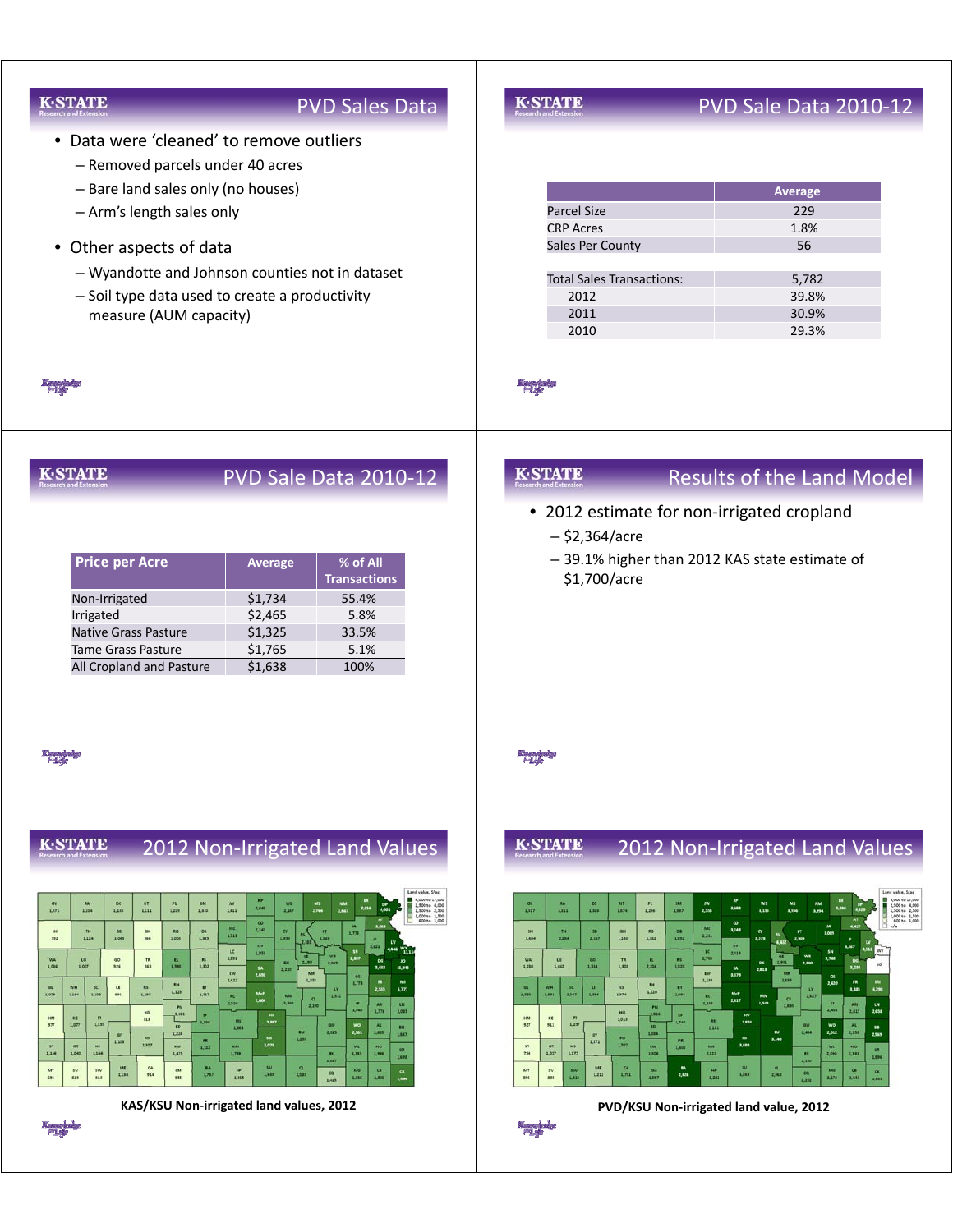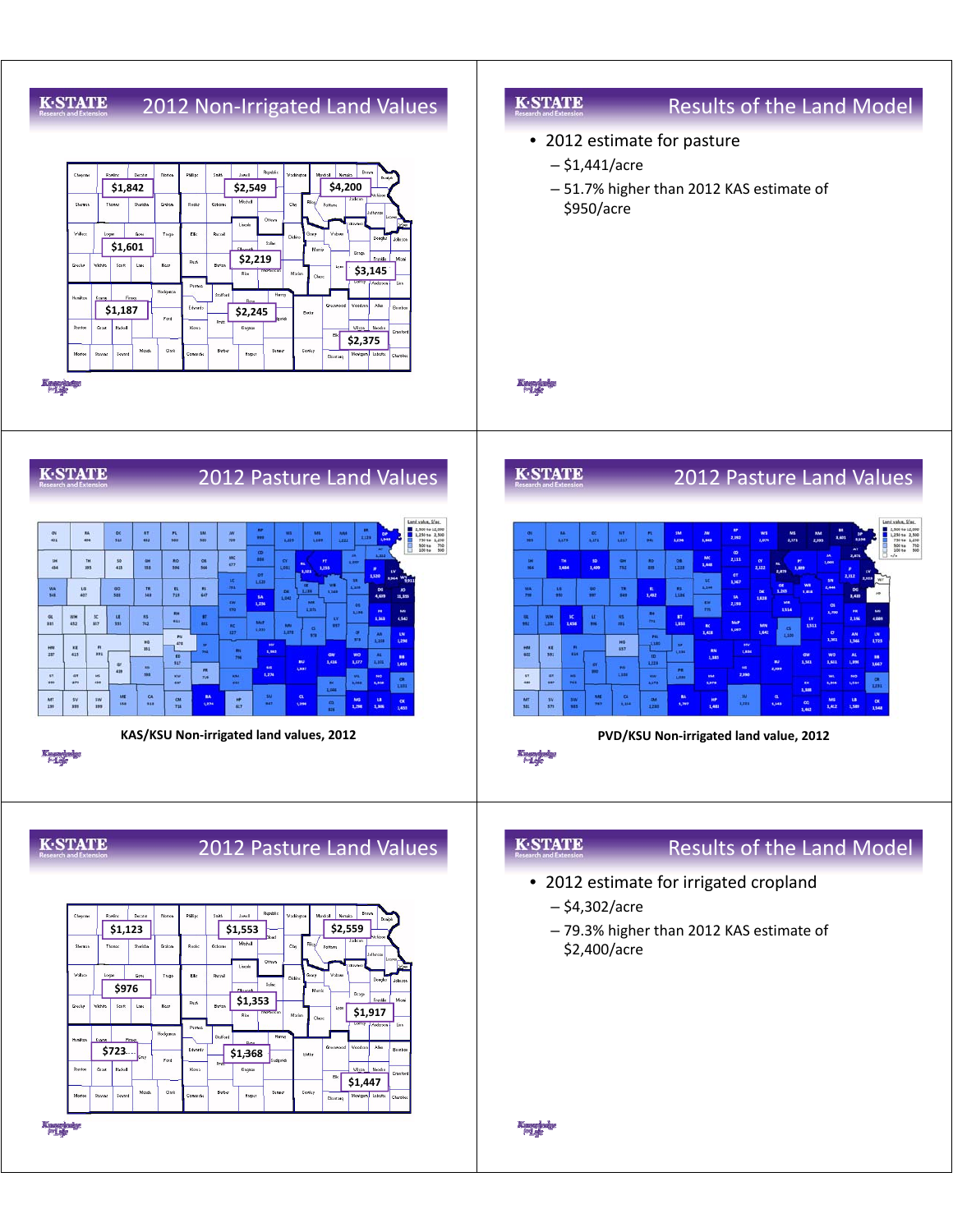## **GSTATE**

## 2012 Irrigated Land Values



#### **K-STATE**

## 2012 Irrigated Land Values



#### **K-STATE**

### Land Model Results

- Use of a regression model to estimate land values
	- Alternative to summary statistics (average, range)
- Allows specification of unique characteristics of land parcels
	- Location (rain fall, taxes, proximity to development)
	- Productivity (AUM)
	- Parcel size
	- Mixed use parcels
	- When the sale occurs
	- CRP enrollment

**K-STATE** 

# Land Model Results

- Parcel size affects price per acre
	- Negative and nonlinear effect
- Example of this effect in Geary county
	- $-600$  acre parcel of non-irrigated cropland • \$1,757/acre (tot: \$1,054,407)
	- $-$  200 acre parcel of non-irrigated cropland
		- \$2,031/acre (tot: \$406,280)

#### **K-STATE**

**Knoppledge** 

**K-STATE** 

## • CRP enrollment decreases values

Land Model Results

- Approx. a 22.6% discount if acres are enrolled
- We don't know residual years on contract
- Pasture to non-irrigated cropland value ratio – Statewide estimate: 58%

## Average Parcel Size



Kungkalye<br>|H<sub>a</sub>le